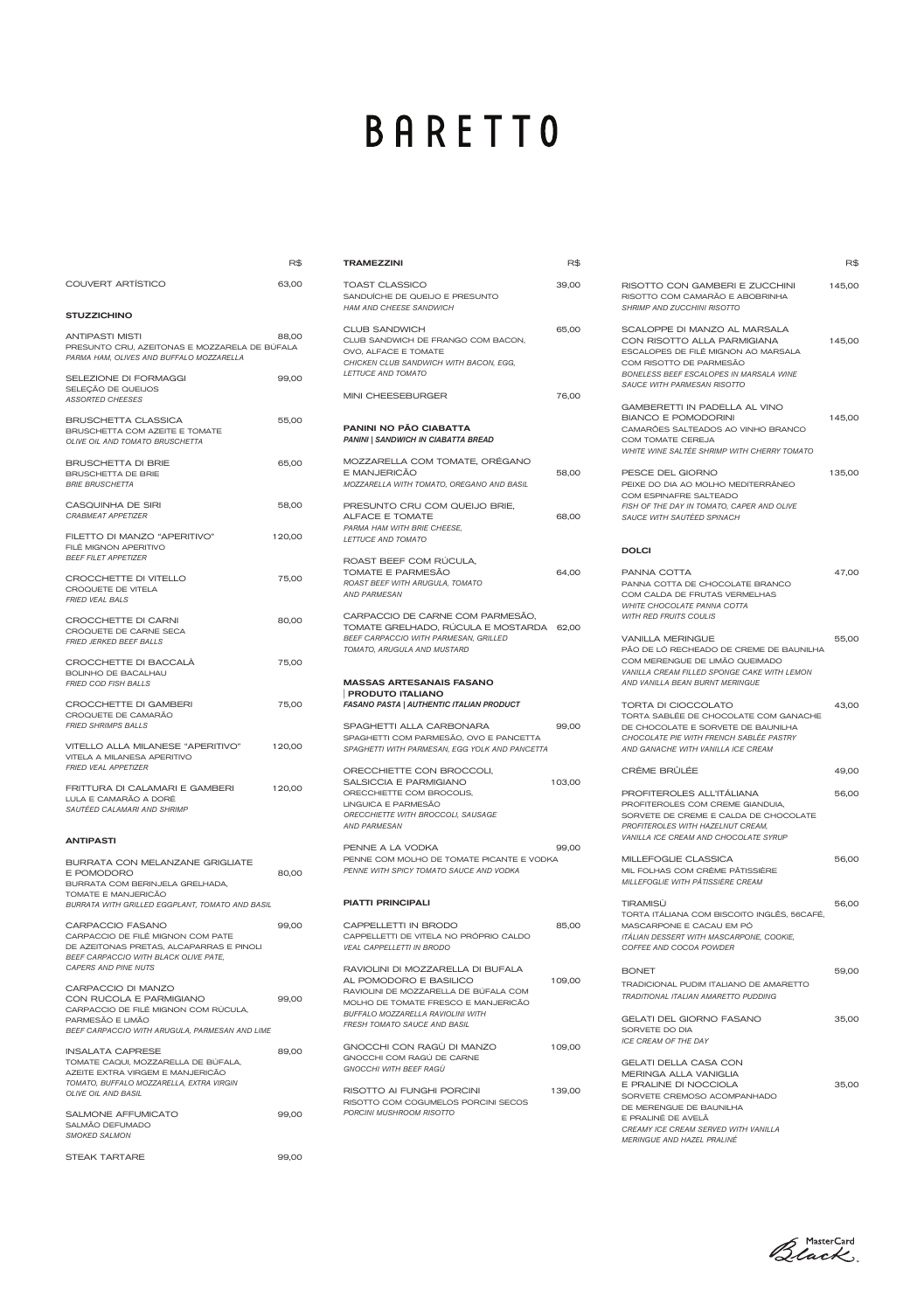| <b>CLASSICOS</b>                                                                                                                                                                                    | R\$   |
|-----------------------------------------------------------------------------------------------------------------------------------------------------------------------------------------------------|-------|
| <b>BLOODY MARY</b><br>VODKA KETEL ONE E SUCO DE TOMATE TEMPERADO<br>VODKA KETEL ONE AND SEASONED TOMATO JUICE                                                                                       | 50,00 |
| MOSCOW MULE<br>VODKA KETEL ONE, LIMÃO, XAROPE SIMPLES<br><b>E GINGER BEER</b><br>VODKA KETEL ONE, LIME, SIMPLE SYRUP AND GINGER BEER                                                                | 50,00 |
| <b>COSMOPOLITAN</b><br>VODKA KETEL ONE, LIMÃO, TRIPLE-SEC<br>E SUCO DE CRANBERRY<br>VODKA KETEL ONE, SICILIANO, TRIPLE-SEC AND CRANBERRY<br><i><b>JUICE</b></i>                                     | 50,00 |
| CAIPIRINHA   VODKA<br>VODKA KETEL ONE, FRUTA E AÇÚCAR<br>VODKA KETEL ONE, FRUIT AND SUGAR                                                                                                           | 50,00 |
| CAIPIRINHA   CACHAÇA<br>CACHACA YPIÓCA, FRUTA E ACÚCAR<br>CACHAÇA YPIÓCA PRATA, FRUIT AND SUGAR                                                                                                     | 40,00 |
| <b>GIN TÖNICA</b><br>GIN TANQUERAY, LIMÃO SICILIANO E TÔNICA<br>GIN TANQUERAY, LEMON AND TONIC                                                                                                      | 56,00 |
| <b>FITZGERALD</b><br>GIN TANQUERAY, LIMÃO, XAROPE SIMPLES E BITTER<br>GIN TANQUERAY, LEMON, SIMPLE SYRUP AND BITTER                                                                                 | 56,00 |
| <b>DRY MARTINI</b><br>GIN TANQUERAY E VERMUTE SECO<br><b>GIN TANQUERAY AND DRY VERMOUTH</b>                                                                                                         | 56,00 |
| NEGRONI<br>GIN TANQUERAY, VERMUTE ROSSO E APERITIVO<br><b>ITALIANO</b><br>GIN TANQUERAY, SWEET VERMOUTH AND ITALIAN APERITIF                                                                        | 56,00 |
| <b>BOULEVARDIER</b><br>WHISKEY BULLEIT BOURBON, VERMUTE ROSSO<br>E APERITIVO ITALIANO<br>WHISKEY BULLEIT BOURBON, VERMUTE ROSSO<br>AND ITALIAN APERITIF                                             | 56,00 |
| <b>WHISKY SOUR</b><br>WHISKEY BULLEIT BOURBON, LIMÃO<br><b>E XAROPE SIMPLES</b><br>WHISKEY BULLEIT BOURBON, LIME AND SIMPLE SYRUP                                                                   | 56,00 |
| <b>MANHATTAN</b><br>WHISKEY BULLEIT BOURBON, VERMUTE ROSSO<br>E BITTER                                                                                                                              | 56,00 |
| <b>WHISKEY BULLEIT BOURBON, VERMUTE ROSSO AND BITTER</b><br><b>OLD FASHIONED</b><br>WHISKEY BULLEIT BOURBON, BITTERS<br><b>E XAROPE SIMPLES</b><br>WHISKEY BULLEIT BOURBON, BITTER AND SIMPLE SYRUP | 56,00 |
| <b>APEROL SPRITZ</b><br>APEROL, ESPUMANTE E ÁGUA COM GÁS                                                                                                                                            | 56,00 |

|  | APEROL. PROSECCO AND SPARKLING WATER |  |  |  |
|--|--------------------------------------|--|--|--|
|--|--------------------------------------|--|--|--|

| <b>BELLINI</b>               |  |
|------------------------------|--|
| ESPUMANTE E POLPA DE PÊSSEGO |  |
| PROSECCO AND PEACH PUREE     |  |

### RESERVE

| NEGRONI TANQUERAY Nº TEN     | 64.00 |
|------------------------------|-------|
| DRY MARTINI TANOUERAYN° TEN  | 76.00 |
| FITZGERALD TANOUERAY NºTEN   | 76,00 |
| OLD FASHIONED JOHNNIE WALKER |       |
| GOLD LABEL                   | 76.00 |

# **BARETTO**

BEBIDAS NÃO ALCOÓLICAS

| CAMPARI   BRASIL          | 37,00  |
|---------------------------|--------|
| LILLET   FRANÇA           | 39,00  |
| FERNET BRANCA   ARGENTINA | 40,00  |
| LUCANO   ITÁLIA           | 35,00  |
| NONINO   ITÁLIA           | 135,00 |
| PUNT & MES   ITÁLIA       | 45.00  |
| ANTICA FORMULA   ITÁLIA   | 55.00  |
| CYNAR 70                  | 60,00  |

| NON-ALCOHOLIC DRINKS                                            |        |
|-----------------------------------------------------------------|--------|
| ÁGUA MINERAL STILL WATER                                        | 11,00  |
| S. PELLEGRINO 500ML                                             | 29,00  |
| ACQUA PANNA 500ML                                               | 34,00  |
| PERRIER 330ML                                                   | 24,00  |
| ÁGUA DE COCO                                                    | 12,00  |
| REFRIGERANTE   SODAS                                            | 12,00  |
| TÔNICA NACIONAL DOMESTIC TONIC WATER                            | 12,00  |
| TÔNICA FEVER TREE   TONIC WATER                                 | 27,00  |
| RIVERSIDE ORIGINAL TONIC                                        | 21,00  |
| SUCO NATURAL FRESH JUICE                                        | 18,00  |
| SUCO DE TOMATE   TOMATO JUICE                                   | 27,00  |
| RED BULL - ENERGY DRINK                                         | 21,00  |
| SUGAR FREE   TROPICAL                                           |        |
| COQUETEL SEM ÁLCOOL                                             | 27,00  |
| NON-ALCOHOLIC DRINKS                                            |        |
|                                                                 |        |
| CAFÉ E CHÁ COFFEE AND TEA                                       |        |
| <b>ESPRESSO ORFEU</b>                                           | 12,00  |
| CAPPUCCINO                                                      | 12,00  |
| CHÁ TEA                                                         | 10,00  |
| CHÁ IMPORTADO   IMPORTED TEA                                    | 12,00  |
| GIN                                                             |        |
| <b>TANQUERAY</b>                                                | 50,00  |
| TANQUERAY Nº TEN                                                | 71,00  |
| <b>GIN TANQUERAY RANGPUR</b>                                    | 135,00 |
| <b>GIN TANQUERAY SEVILLA</b>                                    | 65,00  |
| <b>GORDON'S</b>                                                 | 48,00  |
| <b>BEEFEATER</b>                                                | 54,00  |
| BEEFEATER 24                                                    | 66,00  |
| <b>HENDRICK'S</b>                                               | 82,00  |
| <b>BOMBAY</b>                                                   | 50,00  |
| <b>GIN MARE</b>                                                 | 96,00  |
| <b>GIN MONKEY</b>                                               | 98,00  |
| <b>BULL DOG</b>                                                 | 58,00  |
| THE BOTANIST                                                    | 85,00  |
| NIB                                                             | 40,00  |
| NIB PERA                                                        | 40,00  |
| NIB INK                                                         | 40,00  |
| RUM                                                             |        |
| ZACAPA XO   GUATEMALA                                           |        |
| ZACAPA 23 SOLERA   GUATEMALA                                    | 135,00 |
| HAVANA CLUB 3 ANOS   CUBA                                       | 76,00  |
|                                                                 | 32,00  |
| HAVANA CLUB ANEJÕ 7 Y.O.   CUBA                                 | 51,00  |
| <b>HAVANA CLUB</b>                                              |        |
| SELECCIÓN DE MAESTROS   CUBA                                    | 81,00  |
| BACARDI CARTA BLANCA E ORO   BRASIL<br>BACARDI 8 ANOS   BAHAMAS | 32,00  |
|                                                                 | 43,00  |

| BOTUCAL RESEVA EXCLUSIVA | 100,00 |
|--------------------------|--------|
|--------------------------|--------|

## **CACHAÇA**

56,00

| YPIOCA 150   MARANGUAPE - CE            | 25,00  |
|-----------------------------------------|--------|
| YPIOCA 160   MARANGUAPE - CE            | 38,00  |
| YPIOCA 5 CHAVES   MARANGUAPE - CE       | 70,00  |
| YPIOCA MEL E LIMÃO   MARANGUAPE - CE    | 17,00  |
| NÊGA FULÔ CARVALHO   NOVA FRIBURGO - RJ | 27,00  |
| LEBLON   PATOS DE MINAS - MG            | 33,00  |
| ESPIRITO DE MINAS   SÃO TIAGO - MG      | 30,00  |
| CANARINHA   SALINAS - MG                | 54.00  |
| ANÍSIO SANTIAGO   SALINAS - MG          | 110,00 |
| VALE VERDE 12 Y.O.   BETIM - MG         | 100,00 |
| YAGUARA BRANCA   IVOTI - RS             | 22,00  |
| YAGUARA BLENDED   IVOTI - RS            | 37,00  |
| <b>PINDORAMA</b>                        | 55.00  |
|                                         |        |

KIRSCH | ARTHUR METZ | FRANÇA 55,00

| POIRE WILLIAMS   G. E. MASSEN   FRANÇA | 55,00  |
|----------------------------------------|--------|
| ADEGA VELHA   PORTUGAL                 | 110,00 |
| PISCO   CAPEL   CHILE                  | 33,00  |
| BAGACEIRA NETO COSTA   PORTUGAL        | 45,00  |
|                                        |        |
| <b>VODKA</b>                           |        |
| <b>VOA</b>                             | 50,00  |
| ABSOLUT SUÉCIA                         | 40,00  |
| ABSOLUT CITRON   SUÉCIA                | 40,00  |
| ABSOLUT VANILIA   SUÉCIA               | 40,00  |
| <b>VODKA SUPER PREMIUM</b>             |        |
| CÎROC FRANÇA                           | 64,00  |
| CÎROC COCONUT FRANÇA                   | 64,00  |
| CÎROC PEACH   FRANÇA                   | 64,00  |
| CÎROC RED BERRY   FRANÇA               | 64,00  |
| CÎROC PINEAPPLE   FRANÇA               | 64,00  |
| KETEL ONE   HOLANDA                    | 44,00  |
| KETEL ONE CITROEN   HOLANDA            | 44,00  |
| GREY GOOSE   FRANÇA                    | 65,00  |
| BELVEDERE   POLÔNIA                    | 65,00  |
| WYBOROWA EXQUISITE   SUÉCIA            | 65,00  |
| <b>TEQUILA</b>                         |        |
| DON JULIO BLANCO                       | 66,00  |
| DON JULIO REPOSADO                     | 94,00  |
| PATRON ANEJÕ                           | 96,00  |
| PATRON XO CAFÉ                         | 89,00  |
| 1800 SILVER                            | 120,00 |
| 1800 ANEJÕ                             | 120,00 |
| HERRADURA REPOSADO                     | 75,00  |
| PATRON SILVER                          | 96,00  |
| JOSE CUERVO RESERVA DE LA FAMILIA      | 135,00 |
| <b>SAKE</b>                            |        |
| JUN DAITI   BRASIL                     | 28,00  |
| GEKKEIKAN SILVER   USA                 | 35,00  |
| <b>VERMOUTH   AMARO</b>                |        |

AGUARDENTE SPIRIT R\$

|                  | .     |
|------------------|-------|
| CARPANO CLASSICO | 70,00 |

## ANISADOS | ANISE FLAVORED

| PERNOD   FRANÇA         | 45.00 |
|-------------------------|-------|
| ABSINTO   PORTUGAL      | 51.00 |
| ANIS DEL MONO   ESPANHA | 57.00 |

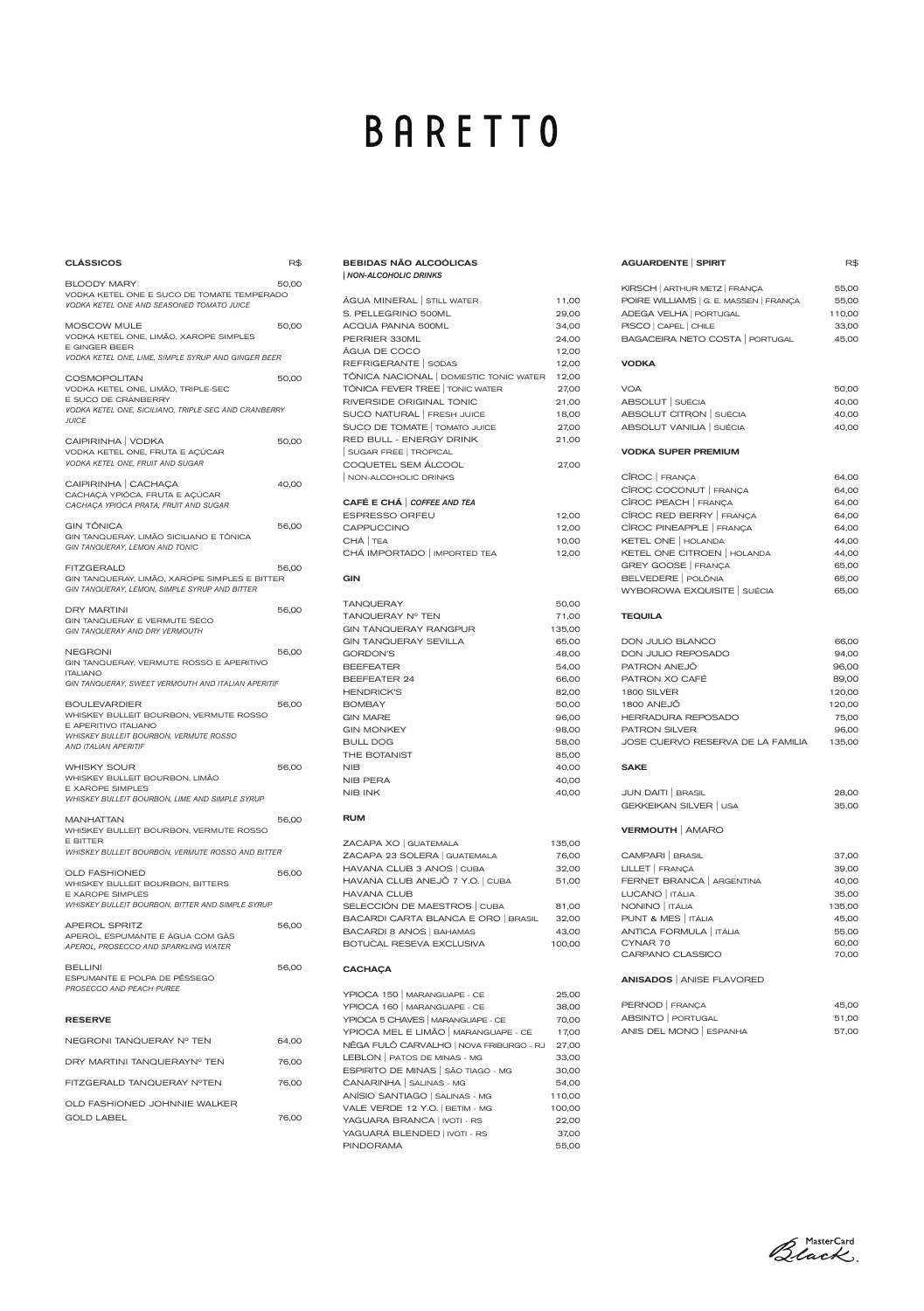# **BARETTO**

|                                               | R\$      |                                                                         | R\$             |
|-----------------------------------------------|----------|-------------------------------------------------------------------------|-----------------|
| <b>GRAPPA</b>                                 |          | <b>SCOTCH WHISKY SINGLE MALT</b>                                        |                 |
| MOSCATO   NONINO                              | 55,00    | THE SINGLETON 12 Y.O.                                                   | 55,00           |
| ANTICA CUVEE   NONINO                         | 250,00   | CARDHU 12 Y.O.                                                          | 65,00           |
| TRADIZIONE   NONINO   FRIULI                  | 110,00   | GLENLIVET FOUNDER'S RESERVE SPEYSIDE                                    | 75,00           |
| ELISI   BERTA                                 | 137,00   | GLENLIVET 15 Y.O. SPEYSIDE                                              | 90,00           |
| RISERVA 15 ANNI NARDINI VENETO                | 85,00    |                                                                         |                 |
| IL PROSECCO   NONINO                          | 230,00   | GLENLIVET 18 Y.O.   SPEYSIDE                                            | 105,00          |
|                                               |          | GLENFIDDICH 12 Y.O. SPEYSIDE                                            | 73,00           |
| <b>LICOR</b>   LIQUEUR                        |          | GLENFIDDICH 15 Y.O. SPEYSIDE                                            | 85,00           |
|                                               |          | GLENFIDDICH 18 Y.O. SPEYSIDE                                            | 135,00          |
| <b>BAILEY'S</b>                               | 35,00    | GLENKINCHIE 10 Y.O.   LOWLAND                                           | 135,00          |
| <b>FRANGELICO</b>                             | 35,00    | GLENMORANGIE 10 Y.O.   HIGHLAND                                         | 105,00          |
| <b>CHARTREUSE</b>                             | 48,00    | GLENMORANGIE 12 Y.O.   HIGHLAND                                         | 140,00          |
| <b>DISARONNO</b>                              | 51,00    | DALMORE 15 Y.O.   HIGHLAND                                              | 165,00          |
| LICOR 43                                      | 57,00    | ARDBEG   ISLAY                                                          | 107,00          |
| <b>DRAMBUIE</b>                               | 38,00    | LAPHROAIG 10 Y.O   ISLAY                                                | 144,00          |
| <b>PEACHTREE</b>                              | 32,00    | JURA 16 Y.O.   ISLAND OF JURA                                           | 142,00          |
| <b>LIMONCELLO</b>                             | 58,00    | TALISKER 10 Y.O   ISLE SKYE                                             | 82,00           |
| <b>SAMBUCA</b>                                | 37,00    | BRUICHLADDICH THE CLASSIC LADDIE                                        | 65,00           |
| <b>BENEDICTINE</b>                            | 37,00    |                                                                         |                 |
| <b>COINTREAU</b>                              | 33,00    | ISLAY                                                                   |                 |
| COINTREAU NOIR                                | 40,00    | BRUICHLADDICH PORT CHARLOTTE   ISLAY<br>THE MACALLAN TRIPLE CASK 12 Y.O | 72,00<br>250,00 |
| <b>GRAND MARNIER</b>                          | 42,00    | THE MACALLAN DOUBLE CASK 15 Y.O                                         | 450,00          |
| <b>AMARULA</b>                                | 30,00    | <b>HIGHLAND</b>                                                         |                 |
| SOUTHERN COMFORT                              | 25,00    | THE MACALLAN DOUBLE CASK 18 Y.O                                         | 800,00          |
| JÄGERMEISTER                                  | 30,00    | <b>HIGHLAND</b>                                                         |                 |
| <b>TIA MARIA</b>                              | 60,00    | DALMORE KING ALEXANDER III                                              |                 |
| <b>KAHLUA</b>                                 | 60,00    | <b>JURA 10 ANOS</b>                                                     |                 |
| <b>MOZART</b>                                 | 80,00    | <b>GLENKINCHIE 12</b>                                                   |                 |
| <b>CONHAQUE</b> COGNAC                        |          | <b>SCOTCH WHISKY PREMIUM</b>                                            |                 |
| <b>MARTELL VSOP</b>                           | 66,00    | <b>JOHNNIE WALKER BLUE LABEL</b>                                        | 255,00          |
| <b>MARTELL XO</b>                             | 190,00   | JOHNNIE WALKER PLATINUM 18 Y.O.                                         | 148,00          |
| <b>COURVOISIER VSOP</b>                       | 96,00    | <b>JOHNNIE WALKER SWING</b>                                             | 134,00          |
| COURVOISIER XO                                | 245,00   | JOHNNIE WALKER GOLD RESERVE                                             | 90,00           |
| <b>REMY MARTIN VSOP</b>                       | 110,00   | BUCHANAN'S 18 Y.O.                                                      | 144,00          |
| <b>REMY MARTIN XO</b>                         | 205,00   | DIMPLE 15 Y.O.                                                          | 90,00           |
| REMY MARTIN LOUIS XIII                        | 3.200,00 |                                                                         |                 |
| <b>HENNESSY VSOP</b>                          | 105,00   | J&B RESERVE 15 Y.O.                                                     | 105,00          |
| <b>HENNESSY XO</b>                            | 205,00   | <b>J&amp;B ULTIMA</b>                                                   | 530,00          |
|                                               |          | CHIVAS 25 Y.O.                                                          | 510,00          |
| <b>CALVADOS</b>                               |          | ROYAL SALUTE 21 Y.O.                                                    | 242,00          |
|                                               |          | CHIVAS REGAL 18 Y.O.                                                    | 96,00           |
| COEUR DE LION PAYS D'AUGE   HORS D'AGE 250,00 |          | BALLANTINE'S 17 Y.O.                                                    | 96,00           |
| PERE MAGLOIRE FINE                            | 51,00    | WHYTE MACKAY 13 Y.O GLASGOW                                             | 60,00           |
| PERE MAGLOIRE VSOP                            | 67,00    |                                                                         |                 |
| <b>ARMAGNAC</b>                               |          | SCOTCH WHISKY 12 Y.O.                                                   |                 |
|                                               |          | JOHNNIE WALKER BLACK LABEL                                              | 44,00           |
| OMICCMDE 10 VQ                                | ne nn    |                                                                         |                 |

JOHNNIE WALKER DOUBLE BLACK 57,00

| <b>TARIQUET XO</b>        | 80,00  | <b>BUCHANAN'S</b>      | 50,00 |
|---------------------------|--------|------------------------|-------|
|                           |        | <b>LOGAN</b>           | 41,00 |
| <b>JEREZ</b>              |        | <b>OLD PARR SILVER</b> | 39,00 |
|                           |        | <b>OLD PARR</b>        | 43,00 |
| <b>TIO PEPE</b>           | 42,00  | CHIVAS REGAL           | 43,00 |
|                           |        | <b>BALLANTINE'S</b>    | 45,00 |
| <b>BRANDY DE JEREZ</b>    |        | <b>FAMOUS GROUSE</b>   | 41,00 |
|                           |        | DEWAR'S                | 41,00 |
| LEPANTO<br><b>ESPANHA</b> | 140,00 | <b>GRANT'S</b>         | 41,00 |
| FUNDADOR   ESPANHA        | 35,00  |                        |       |

CAUSSADE 10 Y.O. 96,00 TARIQUET VSOP 60,00 R\$

SCOTCH WHISKY STANDARD

| JOHNNIE WALKER RED LABEL   | 35,00 |
|----------------------------|-------|
| <b>BLACK &amp; WHITE</b>   | 34,00 |
| <b>J&amp;B RARE</b>        | 34,00 |
| WHITE HORSE                | 35,00 |
| <b>BALLANTINE'S FINEST</b> | 33,00 |
| DEWAR'S WHITE LABEL        | 42.00 |
| <b>FAMOUS GROUSE</b>       | 33.00 |
| CUTTY SARK                 | 35.00 |

#### AMERICAN WHISKEY

| <b>BULLEIT</b>          | 55,00 |
|-------------------------|-------|
| <b>JIM BEAM BLACK</b>   | 43,00 |
| <b>JIM BEAM WHITE</b>   | 42,00 |
| <b>JACK DANIEL'S</b>    | 43,00 |
| MAKER'S MARK            | 75,00 |
| GENTI FMAN, JACK        | 65,00 |
| SINGLE BARREL           | 81,00 |
| <b>WILD TURKEY</b>      | 30.00 |
| <b>WOODFORD RESERVE</b> | 68,00 |
| WII D TURKEY RYF        | 55,00 |

#### IRISH WHISKEY

| <b>JAMESON STANDARD</b> | 40,00 |
|-------------------------|-------|
|                         |       |

### JAPANESE WHISKEY

SINGLE MALT HIBIKI THE CHITA THE YAMAZAKI

### CERVEJA | BEER

| STELLA ARTOIS   LAGER   275ML   BÉLGICA  | 22.00 |
|------------------------------------------|-------|
| BECK'S GERMAN LAGER 330 ML               | 22.00 |
| GOOSE ISLAND IPA   AMERICAN IPA   355 ML | 32.00 |

| TAXA DE SERVICO OPCIONAL DE 15%<br>15% SERVICE TAX NOT INCLUDED   |
|-------------------------------------------------------------------|
| PROCON 151                                                        |
| SE BEBER. NÃO DIRIJA<br>DON'T DRINK AND DRIVE                     |
| PROIBIDA A VENDA DE BEBIDAS ALCÓOLICAS<br>PARA MENORES DE 18 ANOS |

*NO ALCOHOL WILL BE SERVED TO INDIVIDUALS UNDER THE AGE OF 18*

NÃO ACEITAMOS CHEQUES *WE DON´T ACCEPT CHECKS*

Black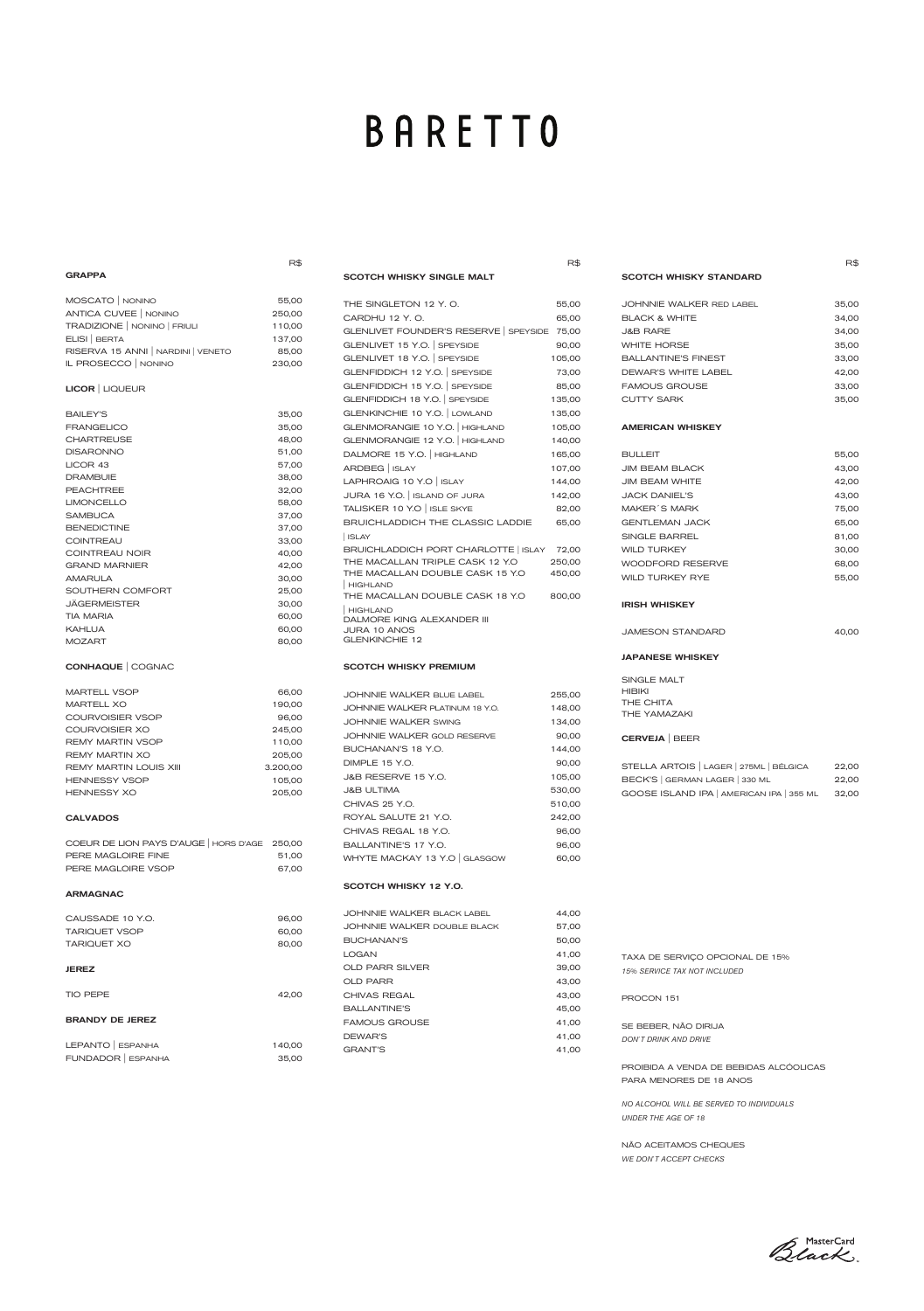# **BARETTO**

| PRODUTOR SAFRA REGIÃO VALORES EM REAIS                                                  |                  | <b>SPUMANTI</b>                                                      |
|-----------------------------------------------------------------------------------------|------------------|----------------------------------------------------------------------|
| <b>VINI AL BICCHIERE</b>                                                                |                  | <b>BRASIL</b>                                                        |
| <b>SPUMANTI</b> 150ML                                                                   |                  | CAMPANHA <sup>(</sup><br><b>BELLAVISTA I</b>                         |
| PROSECCO FASANO MILLESIMATO D.O.C.G.<br>DE FAVERI   2020   VENETO                       | 75,00            | PINTO BANDI                                                          |
| <b>FRANÇA</b><br><b>CHAMPAGNE</b>                                                       |                  | <b>CAVE GEISSE</b><br><b>CAVE GEISSE</b>                             |
| TAITTINGER BRUT   TAITTINGER   REIMS                                                    | 205,00           | <b>GARIBALDI</b><br><b>CHANDON R</b>                                 |
| <b>CHAMPAGNE ROSE</b><br>PERRIER JOUËT BLASON<br><b>GRAND BRUT ROSE   EPERNAY</b>       | 198,00           | <b>CHANDON E</b>                                                     |
|                                                                                         |                  | <b>ITÁLIA</b>                                                        |
| <b>BIANCHI</b> 150ML<br><b>ITÁLIA</b>                                                   |                  | <b>VENETO</b><br>MÜLLER THU<br>PROSECCO F                            |
| PINOT GRIGIO FASANO<br>DI LENARDO   2020   FRIULI                                       | 65,00            | DE FAVERI 20                                                         |
| <b>FRANÇA</b><br>L'INSTANT SAUVIGNON BLANC<br>VIGNOBLES BERTHIER   2019   VALE DU LOIRE | 96,00            | <b>TRENTINO</b><br>PINOT ROSE<br><b>FERRARI MA</b><br>FERRARI        |
| CHILE<br>SAUVIGNON BLANC GRAN RESERVA<br>MAWIDA-FASANO   2016   VALLE CENTRAL           | 69,00            | LOMBARDIA<br>OPERA METO<br>LE MARCHESII                              |
| <b>ROSATI</b> 150ML                                                                     |                  | <b>FRANCIACOF</b><br><b>LE MARCHESII</b>                             |
| VOILA COTES DE PROVENC<br>VOILA   2020   PROVENCE   FRANÇA                              | 84,00            | <b>PORTUGAL</b>                                                      |
| ROSSI<br>150ML                                                                          |                  | BAIRRADA<br><b>COLINAS BRI</b>                                       |
| <b>ITÁLIA</b><br>CHIANTI FASANO                                                         | 58,00            | <b>FRANÇA</b>                                                        |
| POGGIOTONDO 2019   TOSCANA<br><b>FRANÇA</b>                                             |                  | <b>BOURGOGNE</b><br><b>CREMANT DE</b>                                |
| HAUTES COTES DE BEAUNE AOC<br>NUITON BENOY   2019   BOURGOGNE                           | 124,00           | ANDRÉ DELOF                                                          |
| CHÂTEAU LAURETAN<br>BORDEAUX SUPERIEUR   ORGANIC<br>GONFRIER FRÉRES   2015              | 77,00            | <b>VALE DU LOIF</b><br><b>CREMANT DE</b><br>  GUY ALLION             |
| <b>ARGENTINA</b><br>LAS PILETAS MALBEC<br>  LA AGRICOLA   2017   VALLE DO UCO           | 74,00            | CHAMPAGNE<br><b>LANSON BRU</b><br><b>VEUVE CLICC</b><br>REIMS        |
| <b>DOLCE</b><br>75ML                                                                    |                  | <b>TAITTINGER E</b><br><b>IRROY EXTRA</b>                            |
| CHÂTEAU LES COMPÈRES<br>2018   SAUTERNES<br>MARSALA SUPERIORE ORO                       | 103,00           | <b>PHILIPPONNA</b><br><b>RUINART BLA</b><br><b>LOUISE BRIS</b>       |
| "VIGNA LA MICCIA" D.O.C.<br>  MARCO DE BARTOLI   SICILIA   ITALIA<br><b>TAYLOR'S</b>    | 191,00           | LOUISE BRISC<br><b>LARGILLIER L</b><br>COESSENS<br><b>DOM PERIGN</b> |
| PORTO CHIP DRY TAYLOR'S                                                                 | 66,00            | MOET & CHAN                                                          |
| <b>RUBY</b>                                                                             | 46,00            | <b>LOUIS ROEDE</b>                                                   |
| <b>TAWNY</b>                                                                            | 46,00            | <b>BRUT NATUF</b>                                                    |
| 10 ANOS<br>20 ANOS                                                                      | 126,00<br>186,00 | <b>BOLLINGER E</b>                                                   |
|                                                                                         |                  |                                                                      |

420,00

95,00 356,00

57,00

112,00

112,00

| 40 ANOS                                                                                                                                                                                          |
|--------------------------------------------------------------------------------------------------------------------------------------------------------------------------------------------------|
| ÁI VARO VAN ZELLER<br>MENERES TAWNY 10 ANOS<br>MENERES TAWNY 40 ANOS                                                                                                                             |
| JEREZ<br>JEREZ MANZANII I A<br>SANI LICAR DE BARRAMEDA<br>SÁNCHEZ ROMATE ESPANHA<br>JEREZ OLOROSO DON JOSÉ<br>SÁNCHEZ ROMATE   ESPANHA<br><b>JEREZ AMONTILLADO NPU</b><br>SÁNCHEZ ROMATE ESPANHA |

| <b>SPUMANTI</b>                                                                                           | <b>GARRAFA</b>       |
|-----------------------------------------------------------------------------------------------------------|----------------------|
| <b>BRASIL</b>                                                                                             |                      |
| CAMPANHA GAÚCHA<br>BELLAVISTA DESIRÉE BRUT ROSE BUENO                                                     | 282,00               |
| PINTO BANDEIRA<br>CAVE GEISSE BRUT   2019<br>CAVE GEISSE BLANC DE NOIR   2018                             | 293,00<br>372,00     |
| <b>GARIBALDI</b><br><b>CHANDON ROSE BRUT</b><br>CHANDON EXCELLENCE BRUT                                   | 252,00<br>368,00     |
| <b>ITÁLIA</b>                                                                                             |                      |
| <b>VENETO</b><br>MÜLLER THURGAU BRUT   RIVANI<br>PROSECCO FASANO MILLESIMATO D.O.C.G.<br>DE FAVERI   2020 | 195,00<br>375,00     |
| <b>TRENTINO</b><br>PINOT ROSE EXTRA DRY   RIVANI<br>FERRARI MAXIMUM BLANC DE BLANCS<br><b>FERRARI</b>     | 198,00<br>857,00     |
| <b>LOMBARDIA</b><br>OPERA METODO CLASSICO V.S.Q.                                                          | 407,00               |
| LE MARCHESINE   FRANCIACORTA<br>FRANCIACORTA EXTRA BRUT D.O.C.G.<br>LE MARCHESINE                         | 473,00               |
| <b>PORTUGAL</b>                                                                                           |                      |
| <b>BAIRRADA</b><br>COLINAS BRUT NATURE   IDEALDRINKS   2016                                               | 814,00               |
| <b>FRANÇA</b>                                                                                             |                      |
| <b>BOURGOGNE</b><br>CREMANT DE BOURGOGNE BRUT<br>ANDRÉ DELORM   BOURGOGNE                                 | 402,00               |
| <b>VALE DU LOIRE</b><br>CREMANT DE LOIRE BLANC BRUT<br>  GUY ALLION   2016                                | 610,00               |
| <b>CHAMPAGNE</b><br>LANSON BRUT   REIMS<br>VEUVE CLICQUOT PONSARDIN BRUT<br>REIMS                         | 910,00<br>963,00     |
| TAITTINGER BRUT   TAITTINGER   REIMS                                                                      | 933,00               |
| IRROY EXTRA BRUT   IRROY   REIMS                                                                          | 1.168,00             |
| PHILIPPONNAT BRUT   MAREUIL SUR AY<br>RUINART BLANC DE BLANCS   REIMS                                     | 1.260,00<br>1.313,00 |
| <b>LOUISE BRISON BRUT</b>                                                                                 | 1.633,00             |
| LOUISE BRISON   2014                                                                                      |                      |
| <b>LARGILLIER LES SENS BOISES</b><br>COESSENS                                                             | 2.002,00             |
| <b>DOM PERIGNON</b>                                                                                       | 2.917,00             |
| MOET & CHANDON   2012   EPERNA<br>LOUIS ROEDERER ET PHILIPPE STARCK                                       |                      |
| BRUT NATURE   LUIS ROEDERER                                                                               | 2.872,00             |
| BOLLINGER ESPECIAL CUVEE   BOLLINGER                                                                      | 1.959,00             |

| <b>CHAMPAGNE ROSÉ</b>                              |          |
|----------------------------------------------------|----------|
| TAITTINGER COMTE S BLANC DE BLANCS<br>2008   REIMS | 4.078.00 |
| 2012 EPERNAY                                       |          |
| PERRIER JOUËT BELLE EPOQUE                         | 2.960.00 |
| POL ROGER RESERVE   POL ROGER                      | 2.044.00 |

| LANSON BRUT ROSE   REIMS               | 1.376,00  |
|----------------------------------------|-----------|
| PERRIER JOUËT BLASON ROSÉ BRUT         | 940,00    |
| <b>EPERNAY</b>                         |           |
| TAITTINGER ROSE   TAITTINGER   REIMS   | 1.367,00  |
| <b>IRROY ROSE BRUT   IRROY   REIMS</b> | 1.528,00  |
| LOUIS ROEDERER ROSE VINTAGE            | 2.413,00  |
| LOUIS ROEDERER                         |           |
| KRUG ROSE BRUT   REIMS                 | 6.167,00  |
| CRISTAL BRUT ROSE                      | 11.316,00 |
| <b>LOUIS ROEDERER</b>                  |           |

Black

| <b>BIANCHI</b>                                                                               |                    |
|----------------------------------------------------------------------------------------------|--------------------|
| <b>BRASIL</b>                                                                                |                    |
| <b>ESPÍRITO SANTO DO PINHAL</b><br>SAUVIGNON BLANC   GUASPARI   2018                         | 389,00             |
| SÃO JOAQUIM<br>SAUVIGNON BLANC   VINÍCOLA THERA   2021<br>CHARDONNAY   VINÍCOLA THERA   2020 | 264,00<br>264,00   |
| <b>ITÁLIA</b>                                                                                |                    |
| <b>SICÍLIA</b>                                                                               |                    |
| <b>ZIBIBBO TERRE SICILIANE</b><br>BARONE MONTALTO   2019                                     | 194,00             |
| ANTHÍLIA I.G.T. DONNAFUGATA   2020<br>PLANETA CHARDONNAY   PLANETA   2018                    | 473,00<br>1.051,00 |
| <b>PUGLIA</b>                                                                                |                    |
| IL PUMO SAUVIGNON / MALVASIA<br>SALENTO I.G.P. SAN MARZANO   2020                            | 194,00             |
| <b>FRIULI</b><br>PINOT GRIGIO FASANO DI LENARDO 2020                                         | 325,00             |
| <b>VENETO</b>                                                                                |                    |
| PINOT GRIGIO D.O.C DELLE VENEZIE<br>  TORNICOLA   2020                                       | 250,00             |
| <b>UMBRIA</b><br>BRAMITO CHARDONNAY   ANTINORI   2019                                        | 850,00             |
| <b>FRANÇA</b>                                                                                |                    |
| <b>ALSACE</b><br>GENTIL   HUGEL & FILS   2019                                                | 470,00             |
| <b>BORDEAUX</b><br>CHATEAU LA FLEUR BELLEVUE                                                 | 275,00             |
| GRAND VIN DE BORDEAUX   EYMAS&FILS   2020<br>CHATEAU MARJOSSE BLANC                          | 540,00             |
| 2018 ENTRE DEUX MERS<br>"Y" D'YQUEM   CHATEAU D'YQUEM   2016                                 | 6.071,00           |
| <b>BOURGOGNE</b>                                                                             |                    |
| LA COMBE DU SOLEIL CHARDONNAY<br>ANIMA VINUM   2015                                          | 452,00             |
| PETIT CHABLIS ELEGANCE   DAMPT   2019<br><b>VIRE-CLESSES VIEILLES VIGNES</b>                 | 520,00<br>565,00   |
| GONDARD PERRIN 2014<br><b>CHABLIS</b>                                                        | 1.039,00           |
| LOUIS MICHEL 2019                                                                            |                    |
| HAUTES COTES DE NUITS<br>ALAIN JEANNIARD   2018                                              | 1.088,00           |
| MARANGES   CHEVROT   2016                                                                    | 1.196,00           |
| SAINT ROMAIN BLANC "COMBE BAZIN"<br>DOMAINE CHASSORNEY   2018                                | 1.392,00           |
| AUXEY-DURESSES PATIENCE N° 8<br>AGNES PAQUET   2017                                          | 1.417,00           |
| CHABLIS GRAND CRU "LES PREUSES"<br>LA CHABLISIENNE   2003                                    | 1.649,00           |
| MEURSAULT   POTINET AMPEAU   2000                                                            | 1.723,00           |
| MEURSAULT "LES FORGES" VIEILLES VIGNES<br>DOMINIQUE LAURENT   2017                           | 2.873,00           |
| PULIGNY MONTRACHET   PHILIPPE PACALET   2016                                                 | 2.955,00           |
| MEURSAULT "TERRES DE PIERRE"<br><b>VERGET</b> 2007                                           | 3.010,00           |
| CHABLIS GRAND CRU LES CLOS<br>  LOUIS MICHEL & FILS   2018                                   | 2.830,00           |
| CORTON CHARLEMAGE GRAND CRU                                                                  | 5.705,00           |
| PHILLIPE PACALET   2007<br>CORTON CHARLEMAGNE GRAND CRU                                      | 5.617,00           |
| LOUIS JADOT   2016<br>CORTON CHARLEMAGNE GRAND CRU                                           | 7.059,00           |
| DOMAINE PONSOT   2017<br>CORTON CHARLEMAGNE GRAND CRU                                        | 7.875,00           |
| <b>VERGET   2007</b><br>MONTRACHET GRAND CRU                                                 | 12.600,00          |
| JACQUES PRIEUR   2004                                                                        |                    |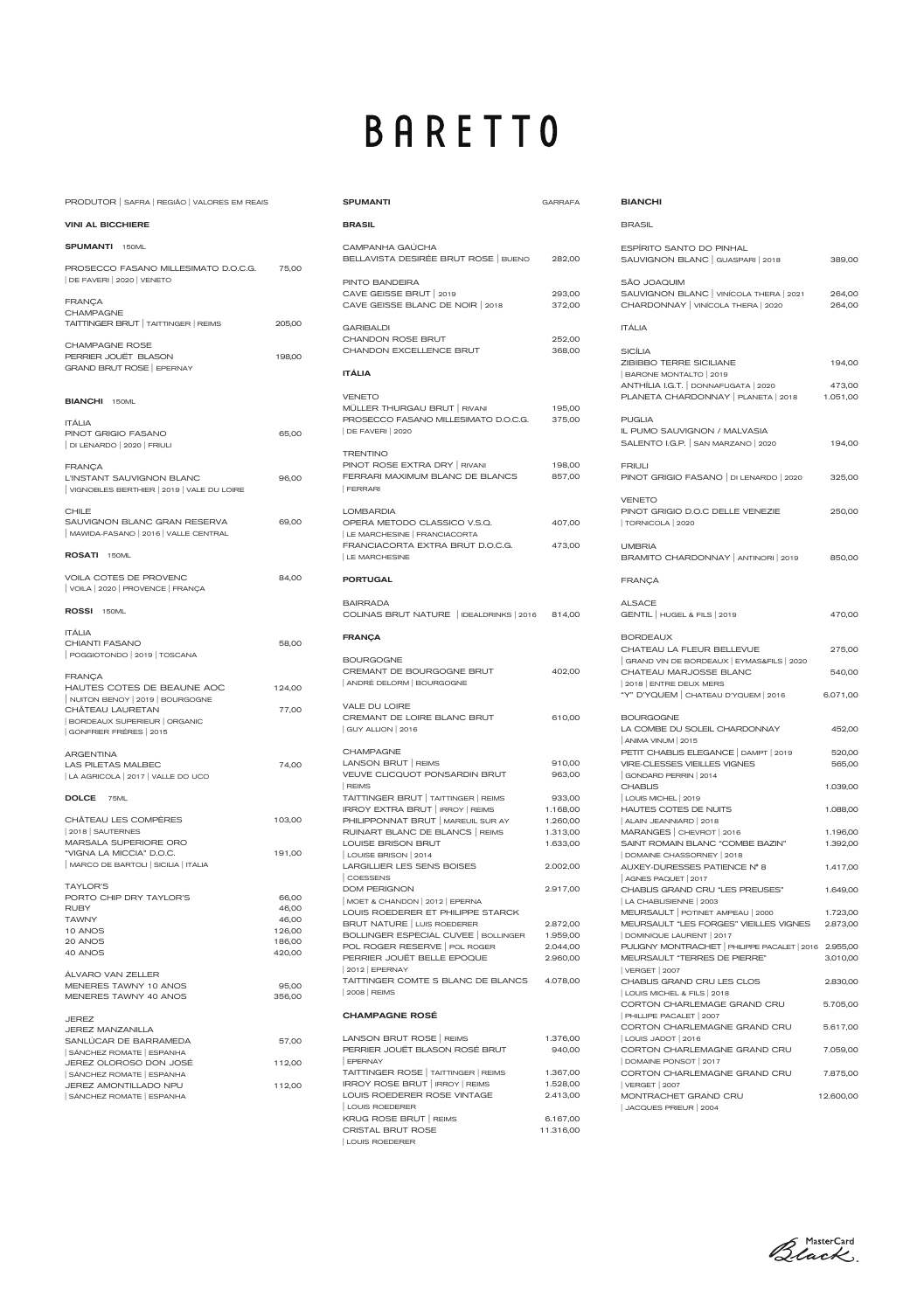|                                                                                                | R\$                  |
|------------------------------------------------------------------------------------------------|----------------------|
| <b>RHONE</b><br>CONDRIEU   E.GUIGAL   2016                                                     | 1.871,00             |
| <b>VALE DU LOIRE</b><br>L'INSTANT SAUVIGNON BLANC                                              | 436,00               |
| VIGNOBLES BERTHIER   2019<br>SANCERRE   VACHERON   2019<br>SANCERRE "LES CHASSEIGNES"          | 868,00<br>879,00     |
| VIGNOBLES BERTHIER   2017<br>CLOS DE LA BERGERIE   NICOLAS JOLY   2018<br>ROCHE AUX MOINES     | 1.302,00<br>1.829,00 |
| AUX MOINES   2018<br>SILEX   DIDIER DAGUENEAU   2009   LOIRE                                   | 3.396,00             |
| PORTUGAL                                                                                       |                      |
| <b>DOURO</b><br>CARM BRANCO   2018<br><b>SERIES GOUVAES</b>                                    | 307,00<br>1.052,00   |
| REAL COMPANHIA VELHA   2017<br><b>SERIES SAMARRINHO</b>                                        | 1.052,00             |
| REAL COMPANHIA VELHA   2018<br>REDOMA D.O.C   NIEPOORT   2019                                  | 1.185,00             |
| <b>TRAS OS MONTES</b><br><b>VALLE DE PASSOS BRANCO</b><br>QUINTA VALLE DE PASSOS   2017        | 326,00               |
| <b>MINHO</b><br>ALVARINHO MUROS ANTIGOS<br>VINHO VERDE   ANSELMO MENDES   2019                 | 546,00               |
| <b>URUGUAI</b>                                                                                 |                      |
| <b>MALDONADO</b><br><b>ALBARINO RESERVA</b><br>BODEGA GARZON   2021                            | 295,00               |
| JOSE IGNACIO ALBARINO<br>BODEGA OCEANICA JOSE IGNACIO   2021                                   | 395,00               |
| <b>JOSE IGNACIO CHARDONNAY</b><br>BODEGA OCEANICA JOSE IGNACIO   2021                          | 410,00               |
| <b>CHILE</b>                                                                                   |                      |
| <b>VALLE CENTRAL</b><br>FAS SAUVIGNON BLANC GRAN RESERVA<br>MAWIDA-FASANO   2016               | 330,00               |
| VALLE DE BIO BIO<br>ADOBE RESERVA   EMILIANA   2019                                            | 239,00               |
| <b>BICICLETA GEWURZTRAMINER</b><br>CONO SUR   2016                                             | 286,00               |
| <b>ATACAMA</b><br><b>TARA CHARDONNAY</b>                                                       | 916,00               |
| VENTISQUERO   2015   D.O. ATACAMA<br>VALLE DO LEYDA<br>SAUVIGNON BLANC RESERVA<br>LEYDA   2021 | 190,00               |
| <b>VALE CASABLANCA</b>                                                                         |                      |
| CHARDONNAY RESERVA<br>VENTISQUEIRO 2021                                                        | 180,00               |
| CASA VIVA GRAN RESERVA CHARDONNAY<br>CASA DEL BOSQUE   2018                                    | 544,00               |
| <b>VALLE DO ACONCAGUA</b><br>KOYLE COSTA SAUVIGNON BLANC<br>CRISTÓBAL TOTI UNDURRAGA   2020    | 336,00               |
| ARGENTINA                                                                                      |                      |

| <b>MENDOZA</b>                                          |        | <b>CRO</b>    |
|---------------------------------------------------------|--------|---------------|
| ALTOSUR RESERVA CHARDONNAY<br>FINCA SOPHENIA   2020     | 235,00 | TENI<br>LA V/ |
| LA FLOR DE PULENTA SAUVIGNON BLANC                      | 220,00 | BUEI          |
| PULENTA   2021                                          |        | <b>BRUI</b>   |
| CHARDONNAY RESERVA   TERRAZAS   2020                    | 315,00 | $\subset$ AS  |
| VIOGNIER I ESCORIHUELA GASCÓN I 2017                    | 270,00 | <b>BRUI</b>   |
|                                                         |        | LISIN         |
| <b>SALTA</b>                                            |        | <b>BRUI</b>   |
| TORRONTES   TERRAZAS   2017                             | 271,00 | BUEI          |
|                                                         |        | <b>TIGN</b>   |
| VALLE DE UCO                                            |        | <b>GUAI</b>   |
| MENDEL SEMILLON   MENDEL   2014                         | 467,00 | <b>ORNI</b>   |
| <b>ROSATI</b>                                           |        | TENI          |
|                                                         |        | <b>SOLA</b>   |
| <b>BRASIL</b><br>ROSÉ VINÍCOLA THERA 2017   SÃO JOAQUIM | 266,00 |               |
|                                                         |        |               |
|                                                         |        |               |

### FRANÇA

CHATEAU LAFOUX ROSE | 2018 | PROVENCE 441,00

|                                                            | R\$              |
|------------------------------------------------------------|------------------|
| <b>VOILA COTES DE PROVENCE</b>                             | 380,00           |
| VOILA 2020   PROVENCE                                      |                  |
| CHATEAU ROUBINE CRU                                        |                  |
| CLASSE ROSE   2020   PROVENCE                              | 528,00           |
|                                                            |                  |
| <b>URUGUAI</b>                                             |                  |
| PINOT NOIR ESTATE ROSE                                     | 215,00           |
| BODEGAS GARZÓN   2019                                      |                  |
| <b>JOSE IGNACIO PINOT ROSE</b>                             | 380,00           |
| BODEGA OCEANICA JOSE IGNACIO   2021   MALDONADO            |                  |
| <b>PORTUGAL</b>                                            |                  |
| <b>PRINCIPAL ROSE</b>                                      | 2.440,00         |
| IDEALDRINKS   2016                                         |                  |
|                                                            |                  |
| <b>ROSSI</b>                                               |                  |
| <b>BRASIL</b>                                              |                  |
|                                                            |                  |
| CAMPANHA GAÚCHA                                            |                  |
| PARALELO 31 GRAN RESERVA   BUENO   2018                    | 233,00           |
|                                                            |                  |
| <b>ESPÍRITO SANTO DO PINHAL</b>                            |                  |
| SYRAH "VISTA SERRA"   GUASPARI   2018                      | 477,00           |
| <b>ITÁLIA</b>                                              |                  |
|                                                            |                  |
| <b>PIEMONTE</b>                                            |                  |
| BARBERA D' ASTI D.O.C.G                                    | 255,00           |
| RICOSSA 2019                                               |                  |
| <b>DOLCETTO D'ALBA</b>                                     | 387,00           |
| BORGOGNO   2017                                            |                  |
| <b>BARBERA D'ALBA D.O.C</b>                                | 512,00           |
| BORGOGNO   2017                                            |                  |
| BARBARESCO D.O.C.G                                         | 565,00           |
| CASALI DEL BARONE   2018                                   |                  |
| BARBARESCO D.O.C.G.                                        | 618,00           |
| RICOSSA 2015                                               |                  |
| <b>LANGHE NEBBIOLO</b>                                     | 646,00           |
| BORGOGNO 2016<br>BAROLO D.O.C.G                            | 812,00           |
| CASALI DEL BARONE   2016                                   |                  |
| PIO CESARE LANGHE NEBBIOLO                                 | 1.151,00         |
| PIO CESARE   2017                                          |                  |
| <b>BAROLO BUSSIA</b>                                       | 1.503,00         |
| TENUTA ROCCA   2016                                        |                  |
| PIO CESARE BAROLO                                          | 2.223,00         |
| PIO CESARE 2016                                            |                  |
| <b>TOSCANA</b>                                             |                  |
| ROSSETI ROSSO IGT                                          | 248,00           |
| TENUTE ROSSETI   2020                                      |                  |
| POGGIO BADIOLA ROSSO I.G.T.                                | 239,00           |
| MAZZEI 2019                                                |                  |
| CHIANTI FASANO D.O.C.G.   POGGIOTONDO   2019               | 265,00           |
| TERRA MAZZEI   MAZZEI   2019                               | 274,00           |
| ROSSO DI TOSCANA I.G.T.                                    | 320,00           |
| POGGIOTONDO   2018<br>BRANCAIA TRE I.G.T   BRANCAIA   2018 |                  |
| CAMPONOVO   TENUTA DI SESTA   2018                         | 329,00<br>408,00 |
| CHIANTI CLASSICO FASANO D.O.C.G.                           | 472,00           |
| TENUTE ROSSETI   2019                                      |                  |
| CHIANTI CLASSICO D.O.C.G. GRAN SELEZIONE                   | 567,00           |
| QUERCETO DI CASTELLINA   2017                              |                  |
| ROSSO DI MONTALTINO D.O.C                                  | 512,00           |
| TENUTE POGGIOCARO   2017                                   |                  |
| LA MASSA I.G.T. FATTORIA LA MASSA   2017                   | 875,00           |
| CROGNOLO I.G.T.                                            | 800,00           |
| TENUTA SETTE PONTI   2017                                  |                  |
| LA VALLETTA D.O.C                                          | 1.045,00         |
| BUENO CIPRESSO   2014                                      |                  |
| <b>BRUNELLO DI MONTALCINO</b>                              | 1.932,00         |
| CASANOVA DI NERI 2015                                      |                  |
| BRUNELLO DI MONTALCINO UGOLAIA D.O.C.G                     | 2.332,00         |
| LISINI   2009                                              |                  |
| BRUNELLO DI MONTALCINO RISERVA<br>BUENO CIPRESSO   2008    | 2.640,00         |
| TIGNANELLO   ANTINORI   2017   TOSCANA                     | 3.432,00         |
| GUADO AL TASSO   ANTINORI   2018                           | 4.164,00         |
| ORNELLAIA BOLGHERI D.O.C                                   | 6.017,00         |
| TENUTA ORNELLAIA   2017                                    |                  |
| SOLAIA I.G.T   ANTINORI   2017                             | 10.888,00        |
|                                                            |                  |

| LA COMBE DU SOLEIL PINOT NOIR           | 452,00                                                    |
|-----------------------------------------|-----------------------------------------------------------|
| ANIMA VINUM 2016                        |                                                           |
| MOULIN-A-VENT GEORGE DUBOEUF   2018     | 619,00                                                    |
| BOURGOGNE COUVENT DES JACOBINS          | 748,00                                                    |
| LOUIS JADOT   2018                      |                                                           |
| BEAUNE AOC   NUITON BENOY   2014        | 832,00                                                    |
| GIVRY 1ER CRU - EN VEAU VIEILLES VIGNES | 918,00                                                    |
| DOMAINE MASSE PÉRE E FILS   2017        |                                                           |
| <b>ECLAT DE CALCAIRE</b>                | 938,00                                                    |
| PIERRE GIRARDIN   2019                  |                                                           |
| BOURGOGNE ROUGE "MCMXXVI"               | 1.000,00                                                  |
| DOMINIQUE LAURENT   2011                |                                                           |
|                                         | 1.174,00                                                  |
| CHOREY-LES-BEAUNE LES BEAUMONTS         | 1.122,00                                                  |
| ARNOUX PERE ET FILS   2015              |                                                           |
|                                         | 1.679,00                                                  |
| CORTON POUGETS GRAND CRU                | 2.024,00                                                  |
| ESCOFFIER   2015                        |                                                           |
|                                         | LADOIX   ARDHUY   2017<br>VOLNAY   PIERRE GIRARDIN   2018 |

Black

|                                                   | R\$       |
|---------------------------------------------------|-----------|
| VENETO                                            |           |
| VALPOLICELLA CLASSICO SUPERIORE                   |           |
| L'IMPERFETTO                                      | 685,00    |
| <b>BUGLIONI</b>   2017                            |           |
|                                                   |           |
| <b>SICILIA</b>                                    |           |
| SEDARA NERO D'AVOLA I.G.T.                        | 399,00    |
| DONNAFUGATA   2017                                |           |
| SHIRAZ - CABERNET D.O.C.   7 MURI   2016          | 410,00    |
| NERO D'AVOLA SHERAZADE I.G.T.                     | 560,00    |
| DONNAFUGATA   2018                                |           |
|                                                   |           |
| <b>PUGLIA</b>                                     |           |
| PRIMITIVO DI MANDURIA D.O.C                       | 428,00    |
| CONTESSA CAROLA   2019                            |           |
|                                                   |           |
| <b>FRANÇA</b>                                     |           |
|                                                   |           |
| LOIRE                                             |           |
| LA PART DU COLIBRI                                | 345,00    |
| DOMAINE VINCENT CAILLE   2019                     |           |
|                                                   |           |
| <b>BORDEAUX</b>                                   |           |
| CHATEAU FRANC BEAUSÉJOUR                          | 271,00    |
| 2020   BORDEAUX                                   |           |
| CHÂTEAU LA ROSE SAINT - GERMAIN                   | 268,00    |
| GRAND VIN DE BORDEAUX DUCOURT 2016                |           |
| CHÂTEAU MOULIN EYQUEM                             |           |
|                                                   | 345,00    |
| GRAND VIN DE BORDEAUX   MOSTERMANS   2016         |           |
| BORDEAUX PETITE SIRÈNE                            | 360,00    |
| PAR CHÂTEAU GISCOURS GONFRIER FRÉRES   2015       |           |
| CHÂTEAU LAURETAN                                  | 362,00    |
| BORDEAUX SUPERIEUR ORGANIC GONFRIER FRÉRES   2015 |           |
| CHATEAU LES GRAVES DE POMPEYRAT                   | 365,00    |
| J. LEBEGUE   2017                                 |           |
| CHATEAU HAUT - MYLES   CRU BOURGEOIS              | 452,00    |
| CHATEAU DE BIDALET                                | 422,00    |
| J. LEBEGUE   2018                                 |           |
| CHATEAU ROCBONNIERE                               | 434,00    |
| VIGNOBLES BOURRIGAUD   2016                       |           |
| CHÂTEAU LES TROIS MANOIRS                         | 446,00    |
| CRU BOURGEOIS   FRÉDRÉRIC CRUCHON ET FILS         |           |
| 2015   MEDOC                                      |           |
| CHATEAU MARJOSSE ROUGE   2016                     | 531,00    |
| CHÂTEAU D'AURILHAC                                | 561,00    |
| CRU BOURGEOIS   2012   HAUT MÉDOC                 |           |
| CLOSERIE SAINT ROC                                | 1.755,00  |
| CLOSERIE SAINT ROC   2016                         |           |
| <b>GRAND VIN DE REIGNAC</b>                       | 1.249,00  |
| <b>REIGNAC</b>   2015                             |           |
| CHATEAU MEYNEY                                    | 1.772,00  |
| SAINT ESTEPHE   2016                              |           |
| ECHO DE LYNCH BAGES   2010   PAUILLAC             | 2.000,00  |
| CHATEAU BRANE-CANTENAC   2014   MARGAUX 2.821,00  |           |
| CHATEAU MONTROSE                                  | 4.022,00  |
| CHATEAU MONTROSE   2012                           |           |
| CHATEAU PALMER   2006   MARGAUX                   | 10.738,00 |
| CHATEAU HAUT-BRION                                | 11.236,00 |
| PESSAC LEOGNAN   2002                             |           |
| CHATEAU HAUT-BRION                                | 13.214,00 |
| PESSAC LEOGNAN   1986                             |           |
| CHATEAU MARGAUX   2007   MARGAUX                  | 18.144,00 |
| CHATEAU CHEVAL BLANC                              | 21.106,00 |
| 2006 SAINT EMILION                                |           |
|                                                   |           |
| <b>BOURGOGNE</b>                                  |           |
| BOURGOGNE BLASON PINOT NOIR                       |           |
|                                                   | 401,00    |
| BLASON DE BOURGOGNE   2019                        |           |
|                                                   |           |
| <b>BEAUJOLAIS-VILLAGES</b>                        | 364,00    |
| GEORGES DUBOEUF   2019                            |           |
| HAUTES COTES DE BEAUNE AOC<br>NUITON BENOY   2019 | 564,00    |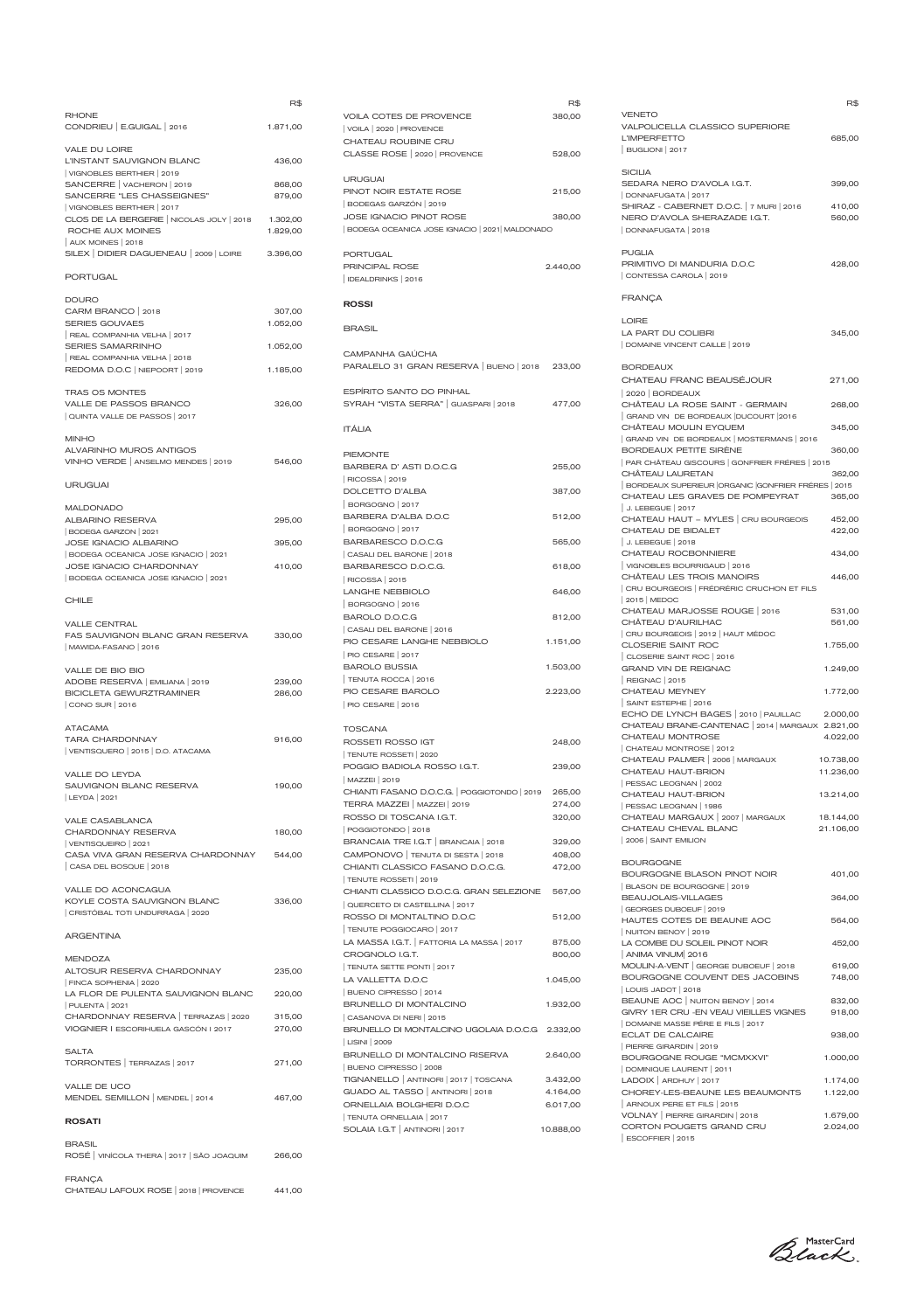| BEAUNE 1ER CRU VIEILLES VIGNES                                                                                                               | R\$<br>2.065,00      |
|----------------------------------------------------------------------------------------------------------------------------------------------|----------------------|
| DOMINIQUE LAURENT   2017<br><b>GEVREY-CHAMBERTIN</b>                                                                                         | 2.070,00             |
| ALAIN JEANNIARD   2015<br><b>VOLNAY LES BROUILLARDS</b><br><b>PARIGOT   2015</b>                                                             | 2.126,00             |
| CHAMBOLLE MUSIGNY<br>DOMINIQUE LAURENT   2013                                                                                                | 2.284,00             |
| SAVIGNY- LES- BEAUNE 1 ER<br>CRU AUX CLOUS                                                                                                   | 2.288,00             |
| PIERRE GIRARDIN 2018<br>CORTON GRAND CRU   LOUIS JADOT   2014                                                                                | 2.668,00             |
| <b>VOSNE-ROMANEE</b><br>GERARD MUGNERET   2016<br><b>CHAMBOLLE MUSIGNY</b>                                                                   | 2.665,00             |
| PHILIPPE PACALET   2014<br>CORTON GRAND CRU "LES PERRIERES"                                                                                  | 2.700,00<br>3.926,00 |
| PIERRE GIRARDIN   2018<br>CLOS DE VOUGEOT GRAND CRU                                                                                          | 4.761,00             |
| ARDHUY   2016<br>NUITS SAINT GEORGES 1ER CRU                                                                                                 |                      |
| PRIEURE ROCH   2017<br>MAZIS CHAMBERTIN GRAND CRU                                                                                            | 5.700,00             |
| VIEILLES VIGNES   DOMINIQUE LAURENT   2009<br>CLOS-VOUGEOT GRAND CRU<br>VIEILLES VIGNES   DOMINIQUE LAURENT   2008<br>VOSNE ROMANEE 1 ER CRU | 5.913,00<br>5.973,00 |
| "LES SUCHOTS" PRIEURÉ ROCH   2008<br>RUCHOTTES CHAMBERTIN GRAND CRU<br>PHILIPPE PACALET   2012                                               | 6.283,00<br>8.118,00 |
| <b>RHONE</b><br>COTES DU RHONE LES CHÈVREFEUILLES<br>DOMAINE DE LA RÉMÉJEANNE   2019                                                         | 316,00               |
| COTES DU RHONE   E.GUIGAL   2016<br>SYRAH D' OGIER                                                                                           | 559,00<br>608,00     |
| STEPHANE OGIER   2019<br><b>TRADITION CAIRANNE</b>                                                                                           | 702,00               |
| ALARY   2017<br>GIGONDAS "LA GILLE"<br>DOMAINES PERRIN   2016                                                                                | 828,00               |
|                                                                                                                                              | 1.063,00             |
| SAINT JOSEPH   E.GUIGAL   2018                                                                                                               |                      |
| COTE ROTIE   E.GUIGAL   2017<br>COTE-ROTIE STEPHANE OGIER   2018                                                                             | 2.187,00<br>2.644,00 |
| <b>VALE DO LOIRE</b><br><b>SANCERRE</b><br>VACHERON 2018                                                                                     | 1.249,00             |
| <b>ESPANHA</b>                                                                                                                               |                      |
| CAMPOS DE BORJA<br>TOCADO   BODEGAS BORSAO   2020                                                                                            | 210,00               |
| <b>RIOJA</b><br><b>CARLOS SERRES CRIANZA</b>                                                                                                 | 414,00               |
| <b>BODEGAS CARLOS SERRES   2016</b>                                                                                                          |                      |
| DINASTIA VIVANCO CRIANZA   2017<br>DINASTIA VIVANCO RESERVA   2014                                                                           | 470,00<br>717,00     |
| <b>MARQUES DE RISCAL RESERVA</b><br>MARQUES DE RISCAL   2016                                                                                 | 858,00               |
| CASTILLO Y GAY GRAN RESERVA ESPECIAL 4.457,00<br>MARQUES DE MURRIETA   2010                                                                  |                      |
| <b>TORO</b><br>MIO DE M.O RUI ROBOREDO MADEIRA 2017<br><b>PINTIA</b>                                                                         | 470,00<br>1.984,00   |
| VEGA SICILIA 2016<br><b>ALION</b><br>VEGA SICILIA   2016                                                                                     | 2.868,00             |
| <b>PRIORAT</b><br>PRIORAT BELLMUNT   MAS D'EN GIL   2017<br>PERPETUAL   MIGUEL TORRES   2017                                                 | 890,00<br>1.712,00   |
| <b>CATALUNHA</b><br>MAS LA PLANA FAMILIA TORRES 2016                                                                                         | 1.821,00             |
| <b>PORTUGAL</b>                                                                                                                              |                      |

MARIANA TINTO | HERDADE DO ROCIM | 2020 284,00

| HERDADE DE SÃO MIGUEL COLHEITA               |           | CHADWICK   VINEDO CHADWICK   2017    | 7.701,00 |
|----------------------------------------------|-----------|--------------------------------------|----------|
| SELECIONADA   ALEXANDRE RELVAS   2019        | 300,00    |                                      |          |
| PERA GRAVE RESERVA   PERA GRAVE   2017       | 1.132,00  |                                      |          |
|                                              |           | <b>SAN ANTONIO</b>                   |          |
| <b>DOURO</b>                                 |           | EQ SYRAH D.O.   MATETIC   2015       | 550,00   |
| CARM TINTO   2018                            | 372,00    |                                      |          |
| ALUZE D.O.C.                                 | 411,00    | <b>COLCHAGUA</b>                     |          |
| QUINTA DO PESSEGUEIRO   2015                 |           | PETIRROJO MERLOT RESERVA             |          |
| PAPA FIGOS   CASA FERREIRINHA   2019   DOURO | 542,00    |                                      | 198,00   |
| <b>MONTE DA PECEGUINA</b>                    | 645,00    | BISQUERTT   2019                     |          |
| HERDADE DA MALHADINHA NOVA   2018            |           | MERLOT RESERVA   VENTISQUEIRO   2019 | 180,00   |
| <b>CISTUS GRANDE RESERVA</b>                 | 865,00    | RESERVA ESPECIAL SYRAH               | 305,00   |
| MANUEL ANGEL AREAL   2017                    |           | CONO SUR 2018                        |          |
| <b>SERIES MALVASIA PRETA</b>                 | 1.052,00  |                                      |          |
| REAL COMPANHIA VELHA   2017                  |           | FAS CABERNET SAUVIGNON PREMIUM       | 502,00   |
| SERIES TINTO CAO                             | 1.052,00  | TAGUA TAGUA   2017                   |          |
| REAL COMPANHIA VELHA   2016                  |           |                                      |          |
| REDOMA D.O.C   NIEPOORT   2017               | 1.185,00  |                                      |          |
| <b>MALHADINHA</b>                            | 2.195,00  |                                      |          |
| HERDADE DA MALHADINHA   2017                 |           |                                      |          |
| BARCA VELHA   CASA FERREIRINHA   2011        | 10.440,00 |                                      |          |
| BARCA VELHA   CASA FERREIRINHA   1983        | 11.667,00 |                                      |          |
| BARCA VELHA   CASA FERREIRINHA   1985        | 11.667,00 |                                      |          |

|                                                       | R\$      |
|-------------------------------------------------------|----------|
| <b>BEIRA INTERIOR</b><br><b>BEYRA RESERVA</b>         |          |
| RUI ROBOREDO MADEIRA   2018                           | 413,00   |
| <b>BEYRA TINTA RORIZ</b>                              | 1.150,00 |
| RUI ROBOREDO MADEIRA 2017                             |          |
| <b>LISBOA</b>                                         |          |
| <b>FLOR DE LIS RESERVA</b>                            | 282,00   |
| QUINTA DO PROGRESSO   2019                            |          |
| <b>BAIRRADA</b>                                       |          |
| PRINCIPAL GRANDE RESERVA                              | 3.104,00 |
| IDEALDRINKS   2011                                    |          |
| DAO                                                   |          |
| DOM BELLA D.O.C                                       | 851,00   |
| DEALDRINKS   2016                                     |          |
| <b>AUSTRALIA</b>                                      |          |
| SHIRAZ THE FOOTBOLT                                   | 719,00   |
| D'ARENBERG   2018   MC LAREN VALLEY                   |          |
| <b>URUGUAI</b>                                        |          |
| <b>MALDONADO</b>                                      |          |
| <b>JOSE IGNACIO TANNAT</b>                            | 360,00   |
| BODEGA OCEANICA JOSE IGNACIO   2020                   |          |
| JOSE IGNACIO PINOT NOIR                               | 540,00   |
| BODEGA OCEANICA JOSE IGNACIO   2020                   |          |
| <b>CANELONES</b>                                      |          |
| <b>DON PASCUAL CRIANZA</b>                            | 364,00   |
| ESTABLECIMIENTO JUANICO   2018                        |          |
| CHILE                                                 |          |
| <b>VALLE DO ACONCAGUA</b>                             |          |
| CABERNET SAUVIGNON RESERVA 1870                       | 204,00   |
| ERRAZURIZ   2019                                      |          |
| CARMENERE RESERVA 1870   ERRAZURIZ   2019             | 204,00   |
| MAX RESERVA CABERNET SAUVIGNON                        | 364,00   |
| ERRAZURIZ   2018<br>KOYLE COSTA PINOT NOIR            | 562,00   |
| TOTI CRISTÓBAL UNDURRAGA   2018                       |          |
| <b>VALLE CENTRAL</b>                                  |          |
| CARMENERE ARMADOR   ODFJELL   2018                    | 287,00   |
| ICONO PINOT NOIR   MARQUES DEL VALE   2012            | 806,00   |
| CABALLO LOCO N -18 VALDIVIESO                         | 1.413,00 |
| <b>VALLE DE MAULE</b>                                 |          |
| CARMENERE ORZADA   ODFJELL   2019                     | 540,00   |
| <b>RAPEL</b>                                          |          |
| <b>ACROBATA N4</b>                                    | 500,00   |
| PATRICK VALETTE   APALTA - PEUMO                      |          |
| <b>VALLE DE LEYDA</b><br>GREY SINGLE BLOCK PINOT NOIR |          |
| VENTISQUEIRO   2016                                   | 479,00   |
|                                                       |          |
| <b>MAIPO</b><br>LOF CABERNET SAUVIGNON                | 591,00   |
| GERMÁN LYON   2019                                    |          |
| MEMORIAS   EL PRINCIPAL   2017                        | 946,00   |
| DOMUS AUREA   QUEBRADA DE MACUL   2017                | 2.066,00 |
| <b>ALMAVIVA</b>                                       | 5.060,00 |
| CONCHA Y TORO - BARON DE ROTHSCHILD   2018            |          |

|                                                                            | R\$      |
|----------------------------------------------------------------------------|----------|
| <b>MILLAHUE</b><br><b>MILLA CALA</b>                                       | 1.043,00 |
| VINA VIK   2018                                                            |          |
| LA PIU BELLE                                                               | 1.730,00 |
| VINA VIK 2018                                                              |          |
| <b>VIK</b>                                                                 | 3.470,00 |
| VINA VIK   2014                                                            |          |
| <b>VALLE DE LIMARI</b>                                                     |          |
| TALINAY PINOT NOIR   TABALÍ   2015                                         | 627,00   |
| <b>ARGENTINA</b>                                                           |          |
| <b>MENDOZA</b>                                                             |          |
| COMPADRE SHIRAZ - MALBEC                                                   | 140,00   |
| LA AGRICOLA   2018                                                         |          |
| <b>ALTOSUR MALBEC</b>                                                      | 232,00   |
| FINCA SOPHENIA   2020   MENDOZA                                            |          |
| FINCAS DEL SUR MALBEC                                                      | 221,00   |
| LA AGRICOLA   2020   SANTA ROSA<br><b>MALBEC CLASSICO</b>                  | 233,00   |
| ALTOS LAS HORMIGAS   2019   VALLE DO UCO                                   |          |
| <b>TRADICION MALBEC</b>                                                    | 239,00   |
| SUSANA BALBO   2019                                                        |          |
| <b>TRADICION RED BLEND</b>                                                 | 239,00   |
| SUSANA BALBO   2019   AGRELLO                                              |          |
| <b>LA FLOR MALBEC</b>                                                      | 337,00   |
| PULENTA   2019   MENDOZA                                                   |          |
| <b>BENMARCO MALBEC</b>                                                     | 312,00   |
| SUSANA BALBO   2019   VISTA FLORES - VALLE DO UCO<br><b>MALBEC RESERVA</b> |          |
| TERRAZAS   2018   AGRELO - LUJAN DE CUYO                                   | 352,00   |
| <b>LAS PILETAS MALBEC</b>                                                  | 337,00   |
| LA AGRICOLA   2017   VALLE DO UCO                                          |          |
| ACHAVAL FERRER CABERNET FRANC                                              | 547,00   |
| ACHAVAL FERRER   2017                                                      |          |
| MALBEC RESERVA                                                             | 610,00   |
| ALTOS LAS HORMIGAS   2014   VALLE DO UCO                                   |          |
| <b>BRAMARE CABERNET SAUVIGNON</b>                                          | 845,00   |
| VINA COBOS   2017   LUJAN DE CUYO                                          |          |
| <b>ACHAVAL FERRER QUIMERA</b>                                              | 1.104,00 |
| ACHAVAL FERRER   2015                                                      |          |
| <b>DOLCI</b>                                                               |          |
| CHÂTEAU LES COMPÈRES   2018   SAUTERNES 751,00                             |          |
| <b>JOSMEYER GEWURZTRAMINER</b>                                             |          |
| SELECTION DE GRAINS NOBLES                                                 | 3.788,00 |

- 
- | JOSMEYER | 1995 | ALSACE